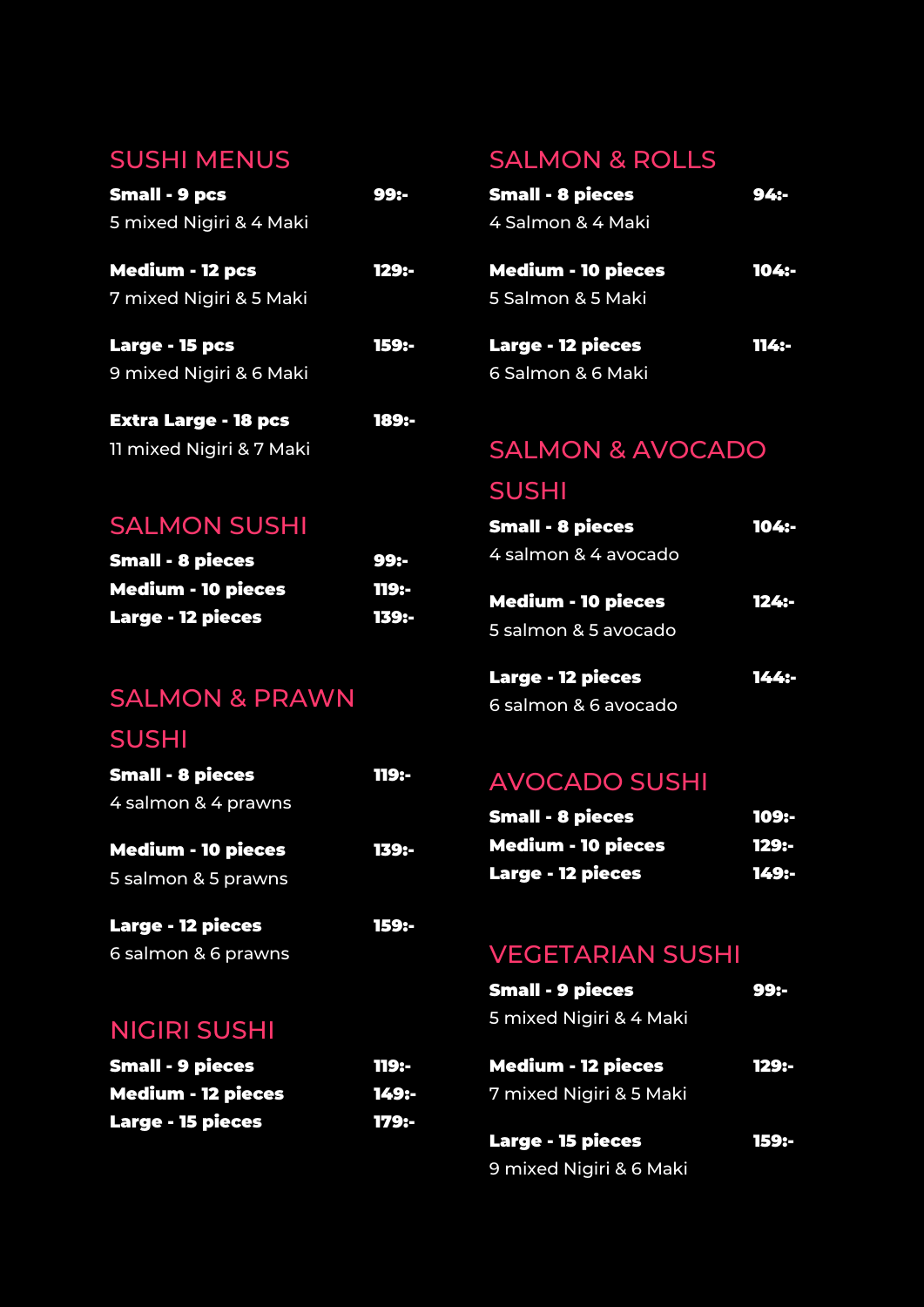# ROLLS

### California roll - 10 pcs 114:-

Crab Stick, cucumber, avocado, mayonnaise

### Vegetarian roll - 10 pcs 114:-

Asparagus, cucumber, cilantro, avocado, mayo

### Salmon roll - 10 pcs 129:-

Grilled salmon, mozzarella, pickled red onion, bean sprouts, topped with chili mayonnaise.

### Spicy tuna roll - 10 pcs 129:-

Lightly fried tuna, avocado, chives, cucumber, spicy mayonnaise

### Tuna roll - 10 pcs 129:-

Grilled tuna, cucumber, chives, crab stick, chili mayonnaise, topped with roasted onion.

### Tempura roll - 10 pcs 144:-

Fried prawn, avocado, cucumber, topped with chili mayonnaise and sweet potato chips.

### Nonni roll - 10 pcs 169:- (not during lunch time)

Tempura prawns, asparagus, cucumber on a bed of fried salmon, tuna and avocado topped with fried manchego cheese, pesto, chili mayonnaise and teriyaki

### FRIED ROLLS

# (NOT LUNCH)

Shrimp roll - 10 pcs 169:-

Pankopane shrimps, mozzarella, avocado, chilimayo

### Yakiniku roll - 10 pcs 169:-

Thin sliced beef, mozzarella, avocado, chilimayo

### Veggie roll - 10 pcs 169:-

Asparagus, sugar peas, avocado, sweet potatoes, chilimayo

# CHIRASHI BOWL

### Chirashi shaka 124:-

Salmon, avocado, seaweed, chili mayonnaise, pickled red onion, rice.

### Chirashi shake kimchi 124:-

Marinated salmon pieces, avocado, seagrass salad, kimchi, pickled red onion, egg yolk, sesame seeds & rice

### Chirashi 134:-

Selected fish fillets, avocado, seaweed salad, chilimajo, pickled red onion and rice.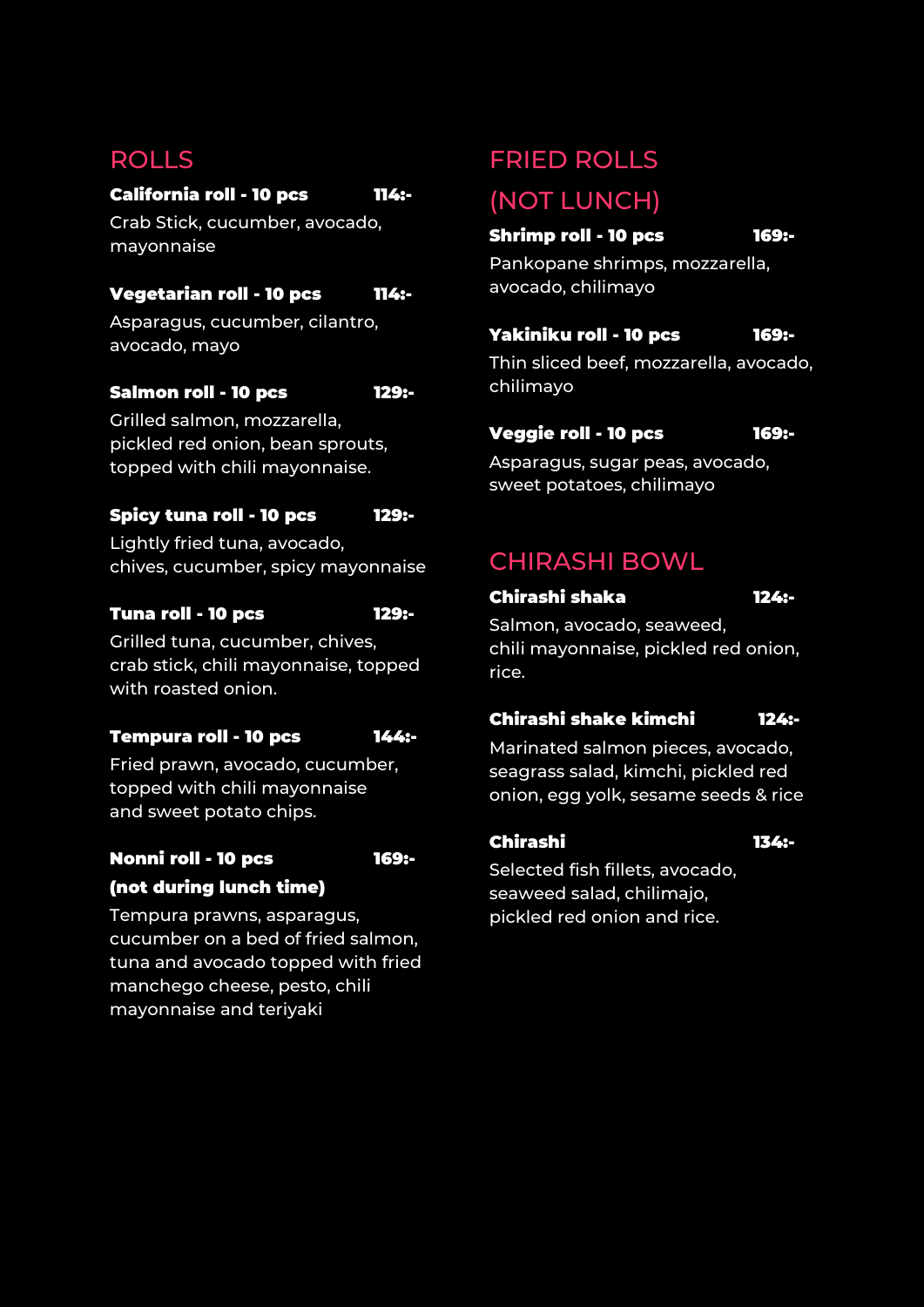# SUSHI & SASHIMI

# RAMEN

| (NOT LUNCH)<br><b>Small - 10 pieces</b><br>5 Sushi & 5 Sashimi | 150:- | <b>Pork Shoyu</b><br>Soy broth, pork, noodles, pak choi,<br>bamboo shoots, eggs, green onions,<br>chili | 1349- |
|----------------------------------------------------------------|-------|---------------------------------------------------------------------------------------------------------|-------|
| <b>Medium - 13 pieces</b>                                      | 170:- | Chicken Karaage                                                                                         | 1348- |
| 7 Sushi & 6 Sashimi                                            |       | soy broth, panko chicken, noodles,<br>pak choi, bean sprouts, eggs, green                               |       |
| <b>Large - 16 pieces</b>                                       | 190:- | onions, chili                                                                                           |       |
| 8 Sushi & 8 Sashimi                                            |       |                                                                                                         |       |
|                                                                |       | <b>Pork Miso</b><br>Mango broth, pork, noodles, bean                                                    | 1348- |
| <b>SASHIMI</b>                                                 |       | sprouts, bamboo shoots, eggs, green<br>onions, chili                                                    |       |
| <b>Small - 10 pieces</b>                                       | 160:- |                                                                                                         |       |
| 5 mixed Nigiri & 4 Maki                                        |       | Vegetarian<br>Vegetarian broth, surf-free tofu,                                                         | 1349- |
| <b>Medium - 13 pieces</b>                                      | 180:- | noodles, pak choi, sugar peas,                                                                          |       |
| 7 mixed Nigiri & 5 Maki                                        |       | bamboo shoots, green onions, chili                                                                      |       |

# SASHIMI

| <b>Small - 10 pieces</b>                             | <b>160:-</b> | .                               |
|------------------------------------------------------|--------------|---------------------------------|
| 5 mixed Nigiri & 4 Maki                              |              | <b>Vegetariar</b><br>Vegetarian |
| <b>Medium - 13 pieces</b><br>7 mixed Nigiri & 5 Maki | 180:-        | noodles, pa<br>bamboo sh        |
| <b>Large - 16 pieces</b>                             | 200:-        |                                 |
| A selection of fish                                  |              |                                 |

# FAMILY SUSHI

| <b>30 pieces</b>          | 329:- |
|---------------------------|-------|
| 20 mixed Nigiri & 10 Maki |       |
| <b>45 pieces</b>          | 489:- |
| 30 mixed Nigiri & 15 Maki |       |
| <b>60 pieces</b>          | 649:- |
| 40 mixed Nigiri & 20 Maki |       |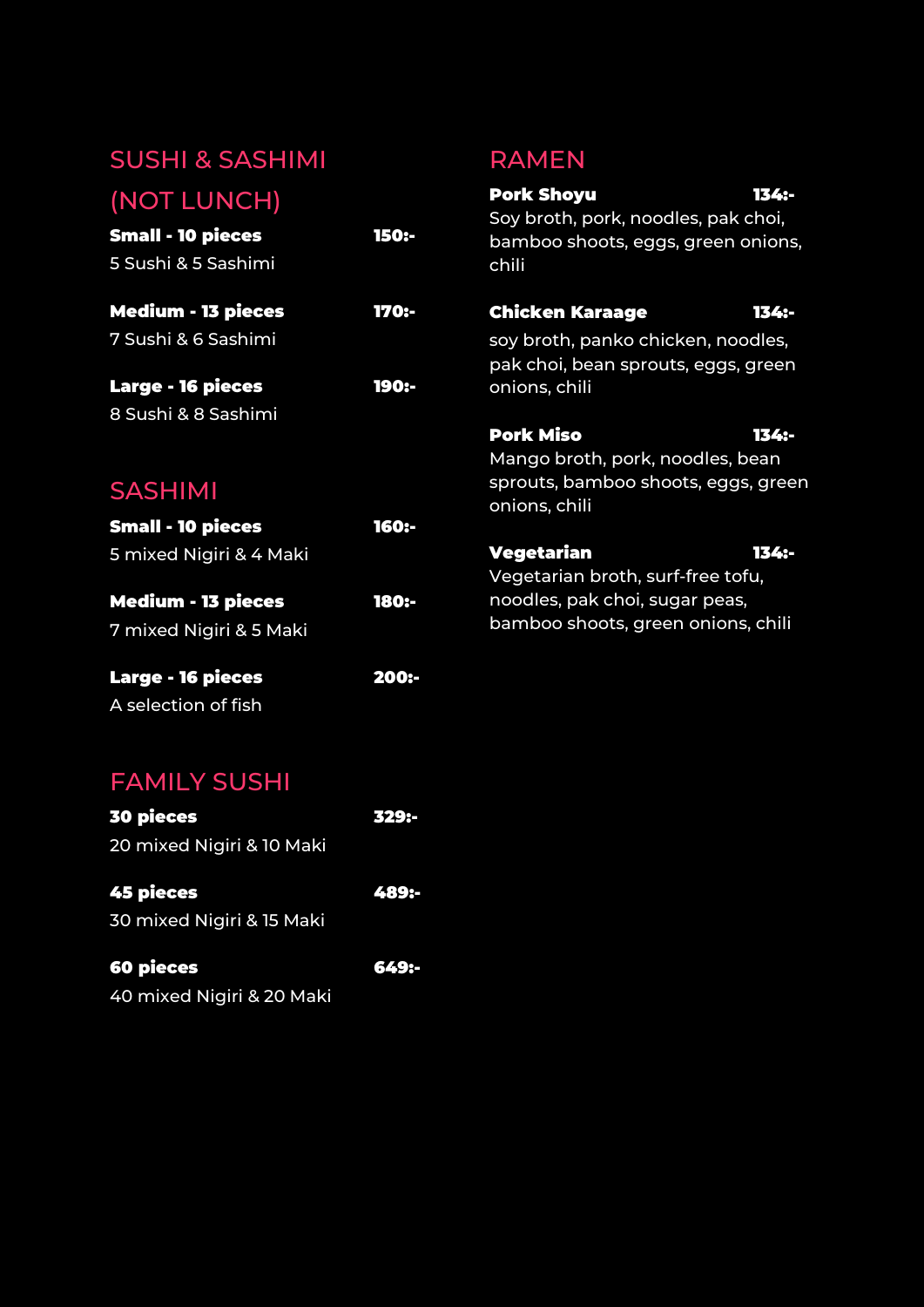### WARM DISHES

### Combo 129:-/149:-

A small warm dish of your choice with 3 or 5 pieces of sushi

### Bento 149:-/169:-

A small warm dish of your choice with 3 or 5 pieces of sushi

### Yakitori 99:-

Grilled chicken breast with either Teriyaki or Peanut sauce, salad, rice.

### Panko Chicken 109:-

Panko-fried chicken breast with sweet asian chili sauce, salad, rice.

### Panko prawns 114:-

Panko-fried prawns, with salad, rice, sweet asian chili mayo.

### Yaki-shake 114:-

Grilled salmon with Teriyaki sauce, salad, rice.

### Shake-don 114:-

Grilled salmon, asparagus, avocado, red onion, rocoto mayonnaise, rice

### Yakiniku 119:-

Thinly-sliced beef with Yakiniku sauce, salad, rice

### Bibimbap 124:-

Marinated chicken or tofu, kimchi, marinated vegetables, fried egg, sriracha, rice.

### Bibimbap 129:-

Thinly-sliced beef or grilled salmon with kimchi, marinated vegetables, fried egg, sriracha, rice.